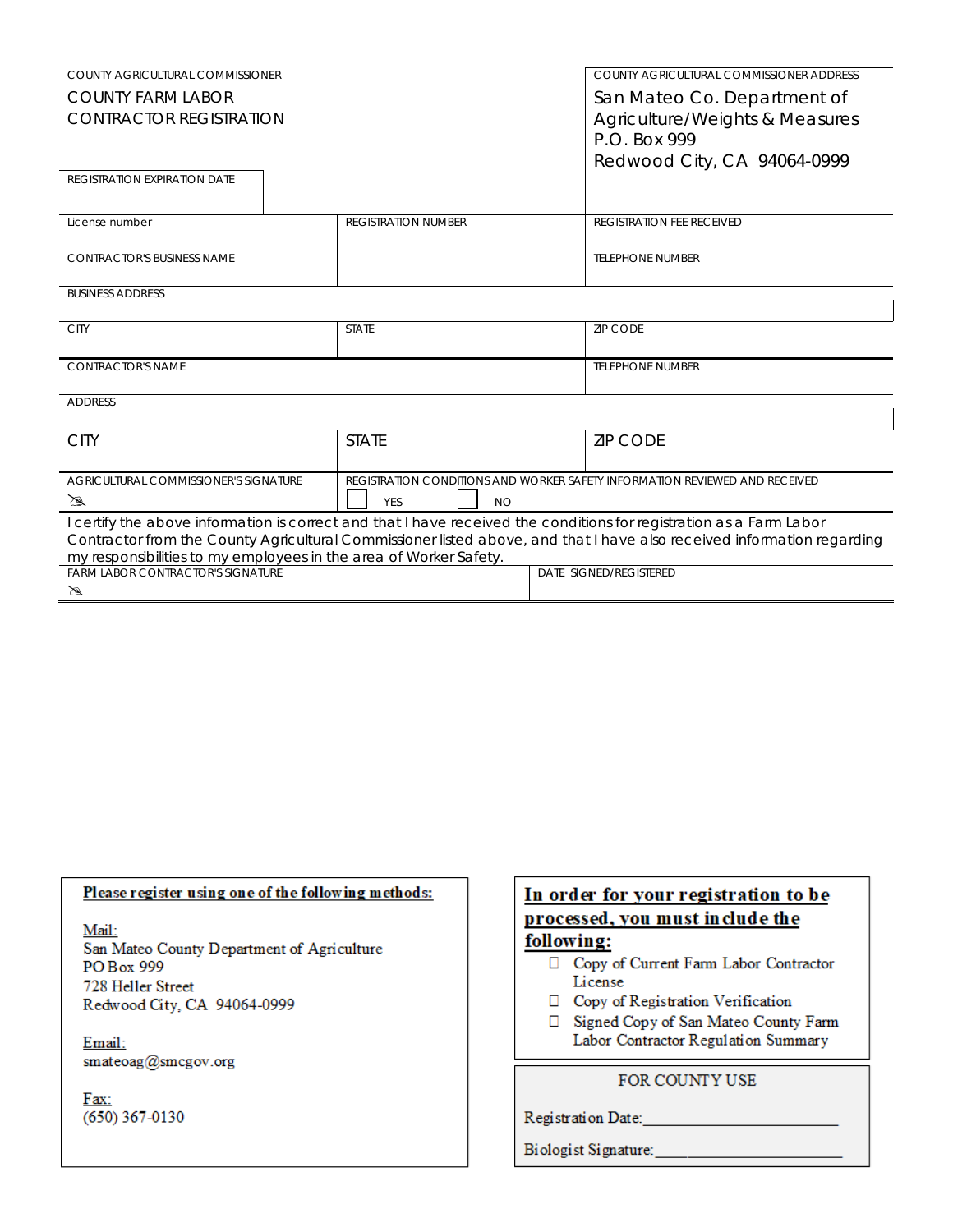

 Agricultural Commissioner Sealer of Weights & Measures P.O. Box 999 • 728 Heller Street Redwood City, CA 94064-0999 (650) 363-4700 T (650) 367-0130 F www.smcgov.org/agwm

#### **FARM LABOR CONTRACTOR REGULATION SUMMARY**

The Agricultural Commissioner wishes to emphasize the following items prior to registration and obtain the Farm Labor Contractor's signature that these items have been reviewed with a representative of the Agricultural Commissioner's staff. If Contractor provides written documentation that the business is registered with another County Agricultural Commissioner and that these items have been reviewed with staff of that Agricultural Commissioner, review with San Mateo County staff may be waived.

- 1. As provided in the California Labor Code section 1695(a), every licensed Farm Labor Contractor in the State of California is required to:
	- a. Register annually with the agricultural commissioner of the county or counties in which the labor contractor has contracted with a grower. The contractor must carry his or her current license and proof of registration with him or her at all times. Copies must be available at every job site. Registration only remains valid if the license is current. San Mateo County does not have a fee for Farm Labor Contractor registration.
	- b. File any changes of address immediately with the Agricultural Commissioner of the county in which the labor contractor conducts business.
	- c. Provide information and training on applicable laws and regulations governing worker safety to each crew foreman or other employee whose duties include the supervision, direction, or control of any agricultural worker on behalf of a licensee, or pursuant to a contract or agreement for agricultural services entered into with a licensee.
- 2. Hazard communication regulations affect employers with employees that may be exposed to pesticides. This includes farm labor contractors and their employees. Before employees are allowed to enter a field treated with a pesticide within the prior 30 days, the employer, including a labor contractor, shall make accessible to employees at the worksite a copy of the written Hazard Communication Program for field workers (Pesticide Safety Information Series A-9). The PSIS A-9 must include a specific description of the location where to find the application specific information for the treated field.
- 3. Fieldworker decontamination facilities must be available. There must be a handwashing facility with clean water, soap, and single use towels within 1/4 of a mile of the worksite.
- 4. Emergency medical care:
	- a. For all activities involving employees working in treated fields, the employer shall make prior arrangements for emergency medical care.
	- b. When there are reasonable grounds to suspect that an employee has a pesticide illness or when an exposure to a pesticide has occurred that might reasonably be expected to lead to an employee's illness, the employer shall ensure that the employee is taken to a physician immediately. Do not allow employees to drive themselves to the doctor.
	- c. The Agricultural Commissioner's office shall be notified by the Farm Labor Contractor as soon as practical of any illness that might reasonably be expected to be pesticide related.
- 6. Fieldworkers must receive training in pesticide safety before working in any treated field. Employees must be trained annually, in a manner the employees understand. Trainers must be qualified to provide such training.